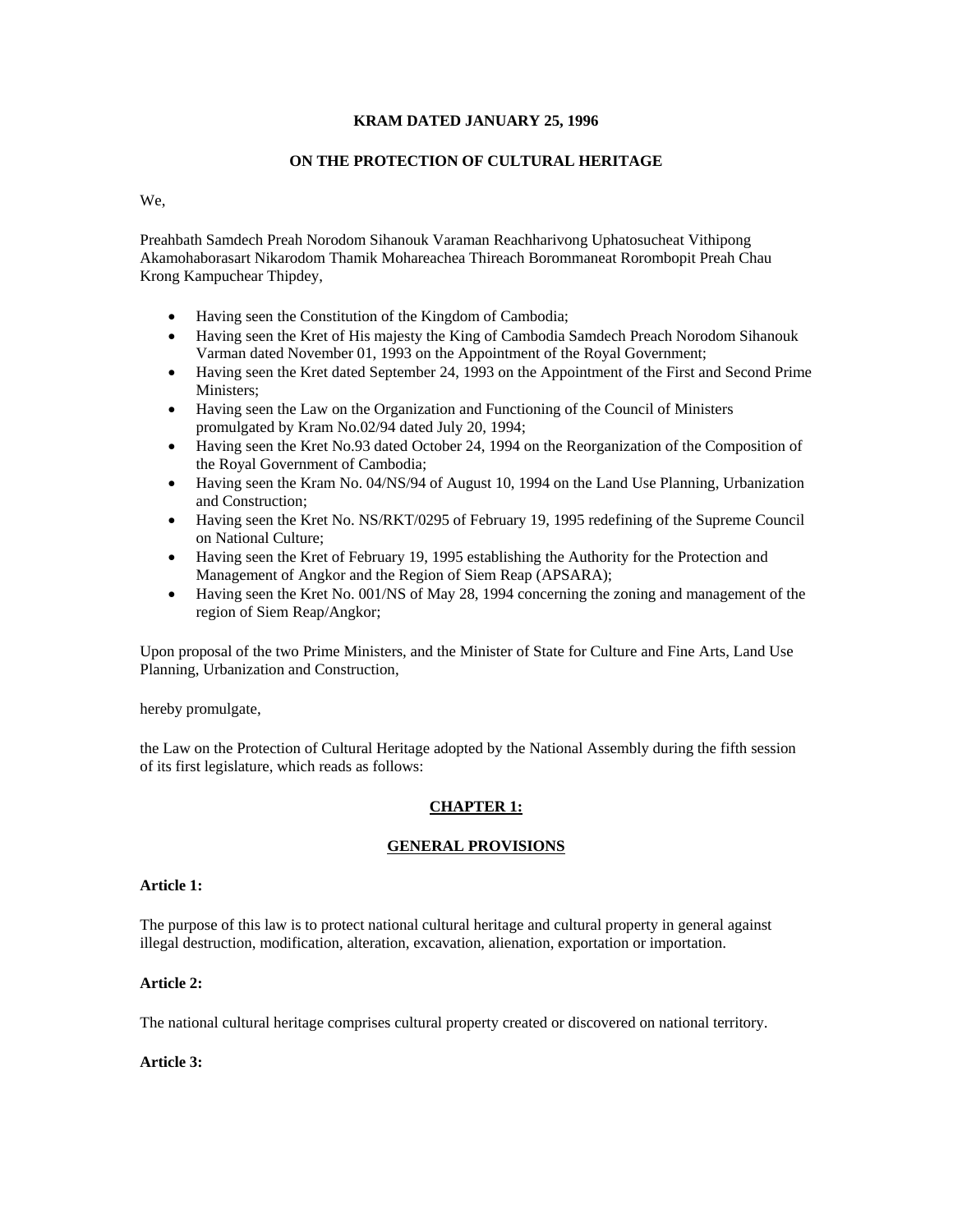This law shall apply to movable and immovable cultural property, whether publicly or privately owned, whose protection is in the public interest.

Except as otherwise provided elsewhere in this law, it shall apply only to cultural property that forms part of the national cultural heritage.

# **Article 4:**

For the purposes of this law, cultural property is considered to be any work produced by human agency and any natural phenomenon of a scientific, historic, artistic or religious nature which bears witness to a certain stage in the development of a civilization or of the natural world and whose protection is in the public interest.

Specific cultural property is to be registered by *Anukret*.

# **CHAPTER II:**

# **SPECIAL PROVISIONS**

# *Section1: Institutions Responsible for Management and Implementation*

# **Article 5:**

The Supreme Council on National Culture is responsible for policy formulation in the domain of national cultural property, in particular in view of protecting and enhancing the national cultural heritage. The Ministry of Culture and Fine Arts is responsible for policy implementation.

However in the Angkor/Siem Reap region, the Authority for the Protection and Management of Angkor and the Region of Siem Reap, called APSARA, is responsible for the protection, the preservation and the enhancement of the national cultural heritage.

Coordination of work carried out jointly by the Ministry of Culture and Fine Arts and concerned institutions is to be defined by Anukret.

*Section 2: Protected Sites* 

# **Article 6:**

Protected sites containing archaeological reserves or other sites of archaeological, anthropological or historic interest may be established.

The boundaries of such protected sites shall be defined by kret at the proposal of the SCNC.

*Section 3: Inventory* 

# **Article 7:**

Listing in the inventory consists of keeping a record of public and private cultural property which, while not necessarily requiring immediate classification, is nonetheless of some importance from a scientific, historical, artistic or religious point of view.

## **Article 8:**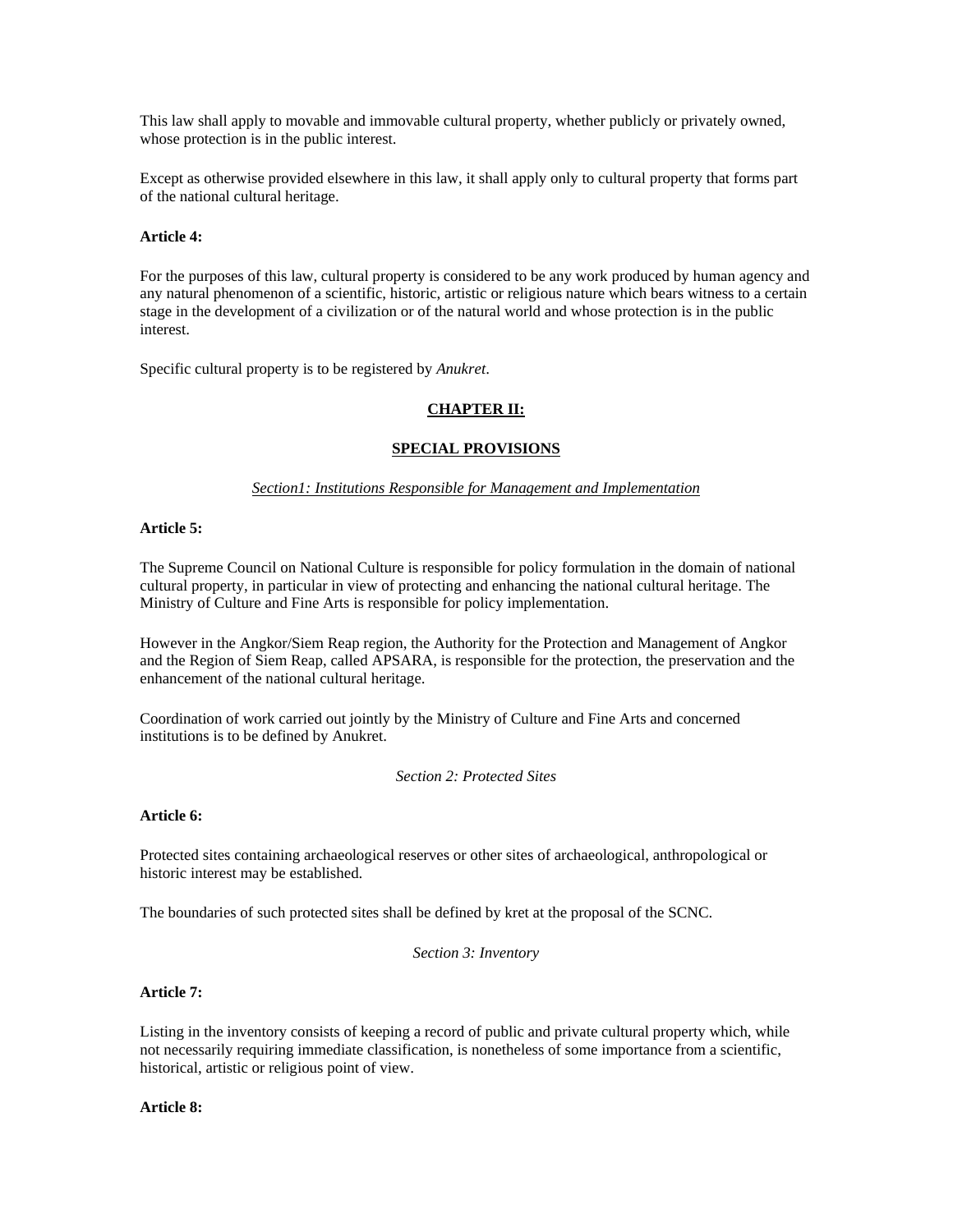Inscription in the inventory shall be made by a decision of the competent authority according to Article 5.

# **Article 9:**

Inscription in the inventory shall place an obligation on the owner or holder of the property to inform the competent authority one month prior to taking any action to alienate, move, destroy, modify, alter, repair or restore the property. The competent authority may oppose such action only by initiating the procedure for classification.

# **Article 10:**

Inscription in the inventory shall be null and void unless it is followed by a proposal for classification in the six months following notification thereof.

*Section 4: Classification* 

## **Article 11:**

Classification is the registration of public or private cultural property which has already been inventoried and whose protection is in the public interest from a scientific, historical, artistic or religious point of view.

## **Article 12:**

A proposal for classification shall be made by the competent authority, which shall duly notify the owner or holder of the property.

## **Article 13:**

The proposal for classification shall be null and void unless it is followed by a decision to classify in the twelve months following notification.

## **Article 14:**

Classification shall be made by a decision of the competent authority. The competent authority must take a decision within three months after having notified the owner or holder of the property of the proposal to do so.

## **Article 15:**

The owner or holder of the property shall be notified of the classification and, where appropriate, the Land Conservation Department (the department responsible for managing the Land Register) shall also be notified.

## **Article 16:**

In the absence of the owner's consent, the classification shall be made automatically.

## **Article 17:**

Classification may give rise to the payment of an indemnity in order to compensate for any loss likely to be caused. The request must be submitted to the competent authority within three months of the notification of the classification decision. The amount of the indemnity shall be set by the competent authority. Any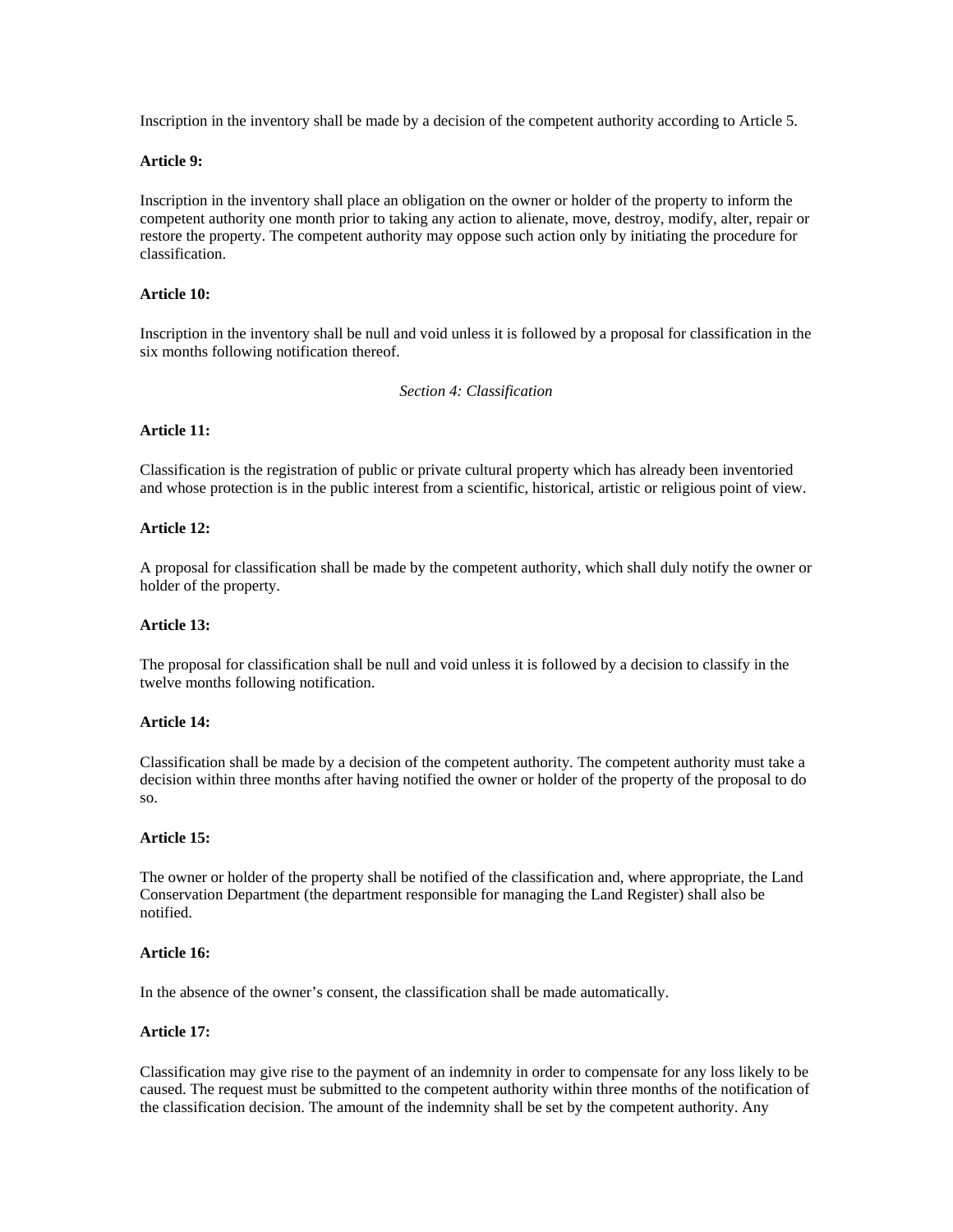objections concerning the decision as to entitlement or as to the amount of the indemnity shall be brought before the appropriate judicial authorities.

# **Article 18:**

The competent authority shall draw up a list of cultural property classified at the end of each year.

That list, organized by Province and published in an official Gazette, shall indicate:

- The nature of the cultural property classified,
- The place where it is located,
- The surnames and first names of its owner,
- The date of classification

# **Article 19:**

Classified cultural property is imprescriptable.

# **Article 20:**

Any classified cultural property of public ownership or belonging to public legal entities is inalienable.

# **Article 21:**

Anyone who alienates private cultural property proposed for classification or already classified shall, on pain of nullity of the act of alienation:

- Inform the beneficiary of the status of the property before completion of the act of alienation,
- Inform the competent authority within fifteen days of the act of alienation by communicating to it the surname, first name and domicile of the person to whom ownership of the property has been transferred, as well as the date of the alienation.

# **Article 22:**

The alienation of materials or fragments illegally removed from cultural property that has been classified or proposed for classification, and likewise any act resulting in the transfer of possession or control of such materials or fragments to a third party, shall be null and void. Any such third parties jointly responsible with the owners for returning the materials or fragments conveyed to them to their place of origin shall not be entitled to compensation from public entities.

# **Article 23:**

No cultural property that has been proposed for classification or classified may be moved, destroyed, modified, altered, or subjected to repair or restoration work without the authorization of the competent authority, who shall lay down the conditions for such work and monitor its progress.

# **Article 24:**

Any owner who requests authorization to alter, repair or restore cultural property that has been proposed for classification or classified must submit to the competent authority all the relevant plans, projects and documents.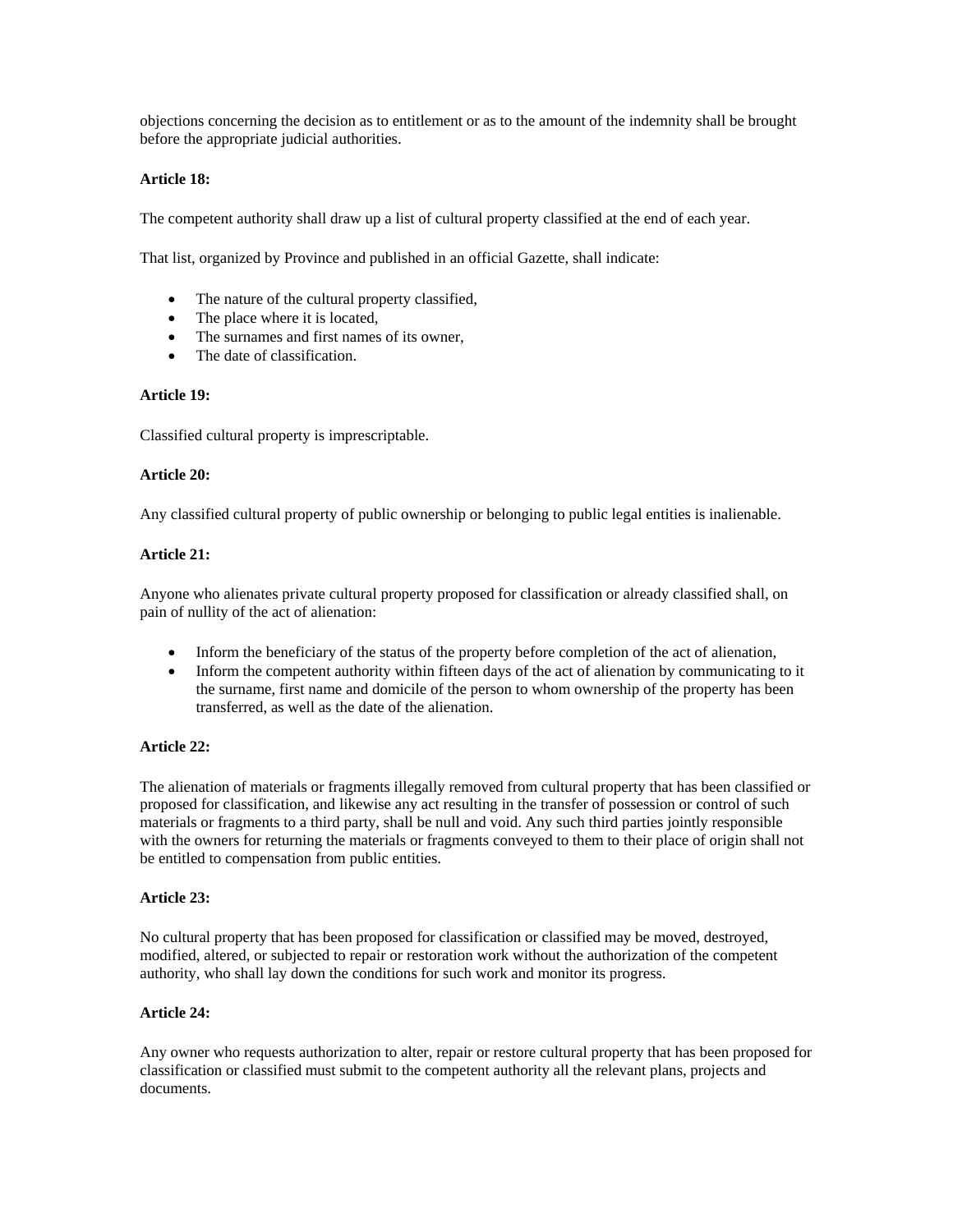# **Article 25:**

The owner of a classified cultural property shall be responsible for ensuring its protection.

Any expenses resulting from the restoration, repair or maintenance of the property shall be borne by the owner. Such expenses may be reimbursed in part, by the competent authorities. Full reimbursement is subject to decision of the Council of Ministers.

# **Article 26:**

The competent authority shall examine any urgent repair or restoration proposed on classified cultural property. Final decision on such work will be made by the Council of Ministers. The owner of the said property may not oppose the execution of such work.

## **Article 27:**

The consequences of classification shall take full effect from the date of notification of the proposal for classification. The consequences shall apply to the property notwithstanding any change of ownership.

*Section 5: Rights of Pre-Emotion and Expropriation* 

#### **Article 28:**

The competent authority may exercise a right of pre-emotion over the sale of any cultural property that has been inscribed in the inventory, proposed for classification or classified. Any person intending to sell a property mentioned in the previous paragraph must inform the competent authority thereof thirty days in advance

## **Article 29:**

Within thirty days from the date of reception of the information mentioned in Article 28, paragraph 2, the competent authority shall notify the owner of its decision to purchase the property offered for sale on the conditions and at the prices set or to renounce acquisition.

The absence of a reply on expiration of the aforementioned thirty days period is deemed to imply that the use of the right of pre-emotion has been relinquished.

## **Article 30:**

Immovable cultural property that is inscribed in the inventor, proposed for classification or classified may be expropriated by the competent authority in the manner provided by the law on expropriation in the public interest.

*Section 6: Trade in Antiquities* 

## **Article 31:**

Trade in antiquities shall be authorized, on the conditions stipulated in this law after approval by the competent authority. Procedures concerning this trade are to be defined by *Anukret*.

#### **Article 32:**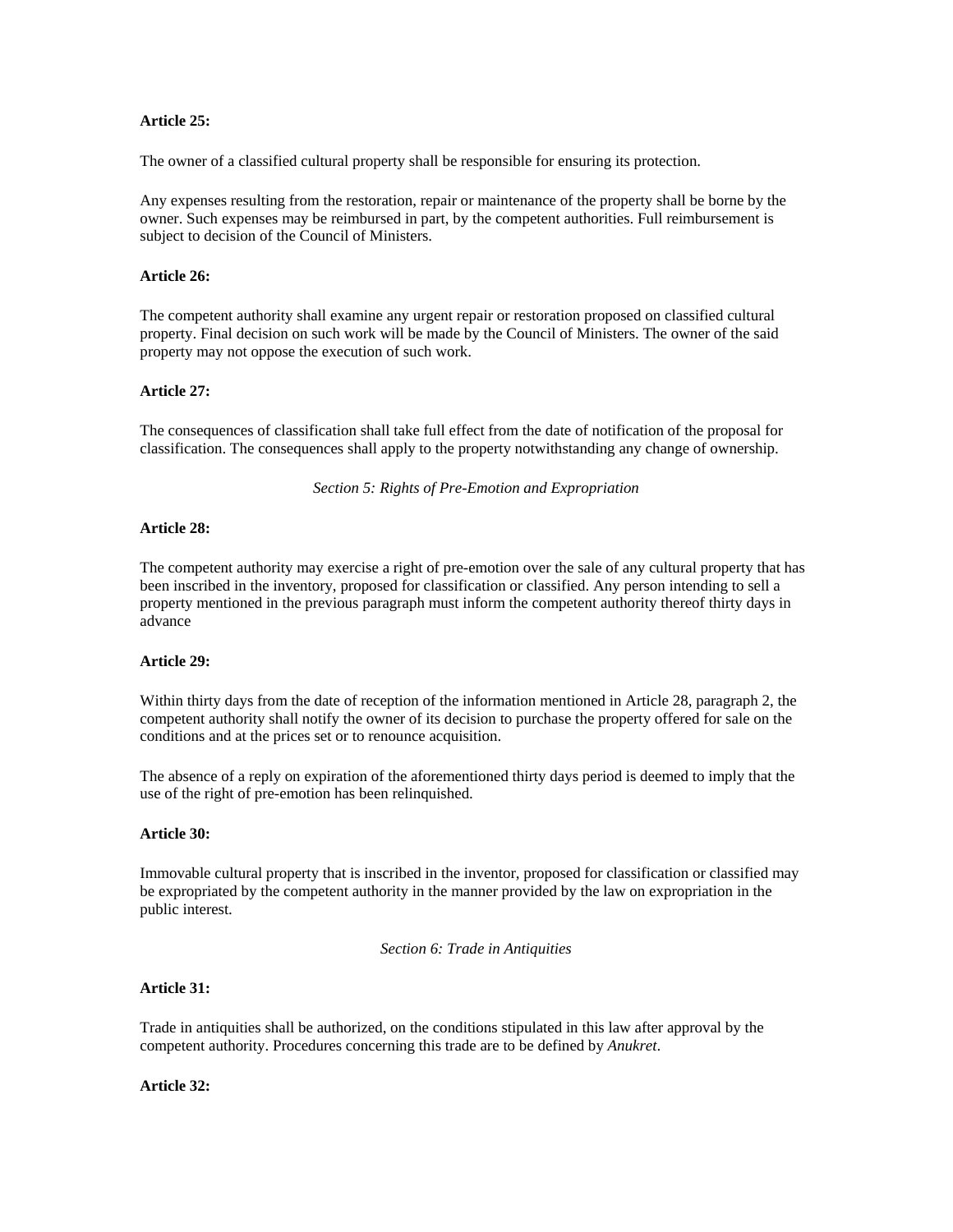Trading permits shall include the surname, first name and residence of the dealer, his or her qualifications, the types of object subject to trade, and shall state precisely where the dealer wishes to trade. This permit is valid for one year, renewable annually, and is inalienable.

# **Article 33:**

All authorized dealers shall be bound by the following obligations:

a. to display a notice at the entrance to their sales premises stating they are authorized to sell cultural property;

b. not to place any cultural property intended for sale outside the premises in which they are authorized to conduct their activity;

c. to keep detailed records of the cultural property that they possess, and of day-to-day sales and purchases;

d. to make the records mentioned in (c) available to inspectors whenever requested to do so;

e. to display in a prominent position on the sales premises the provisions of this law concerning the export of cultural objects;

f. to show any cultural property in their possession to inspectors during an inspection;

g. to provide inspectors with a photograph of any cultural object in their possession, or to allow them to photograph the cultural object if they so wish;

h. to assist inspectors and facilitate their work during an inspection;

i. to inform the competent authority of any removal of sales premises to another site.

# **Article 34:**

Inspectors may, whenever they deem inspection to be appropriate, enter and inspect the sales premises, examine and itemize the cultural objects located there and consult the records. They also have the right to inspect the residence of the dealer if this is used for storage or as sales premises under the terms of the permit issued to the dealer.

## **Article 35:**

The competent authority may with draw the permit to deal in cultural property if it becomes apparent that the holder thereof is neglecting or violating any one of the holder's obligations, or if the holder has been sentenced by the relevant court for breach of the provisions of this law.

#### **Article 36:**

Following withdrawal of the permit in accordance with the provisions of Article 35, the dealer must cease purchasing cultural objects.

The dealer shall be authorized to sell cultural property still in the possession of the dealer for a further period not exceeding six months.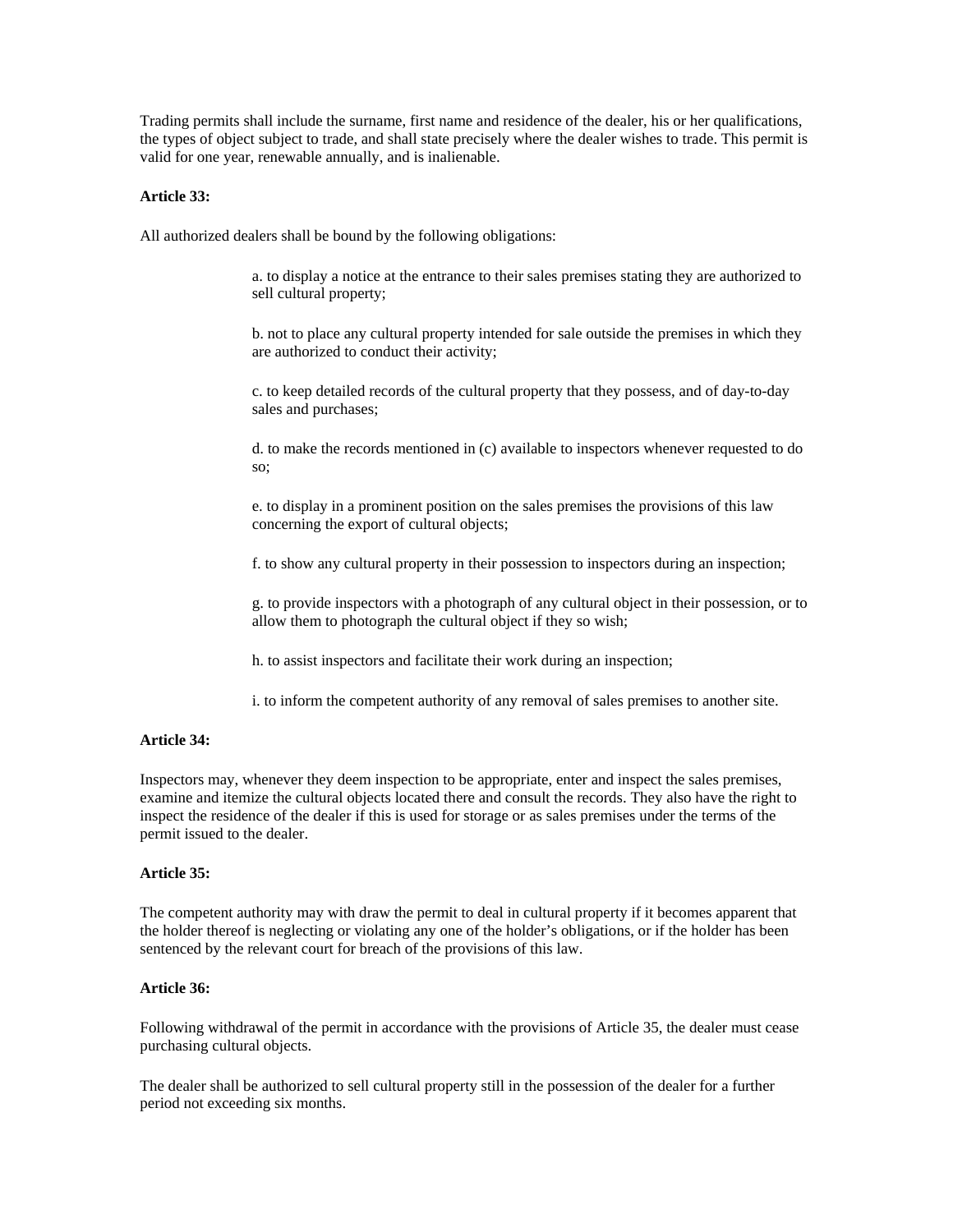# *Section 7: Chance Discoveries*

# **Article 37:**

When construction work or any other activity bring to light cultural property such as monuments, ruins, ancient objects, remains of inhabited sites, ancient burial sites, engravings or any property likely to be of interest in the study of prehistory, history, archaeology, ethnology, paleontology or other branches of science dealing with the past or of human sciences in general, the person finding the property and the owner of the site where it was discovered are obliged to stop the construction work and immediately make a declaration to the local police, who shall transmit it to the Governor of the province without delay. The Governor shall in turn in turn inform the competent authority and shall take the measures necessary to ensure the protection of the objects and the site.

## **Article 38:**

The competent authority shall, within thirty days of the declaration mentioned in Article 37, announce the temporary suspension of the work and the safeguarding measures to be taken. If no such measures are announced within that time limit, the effects of temporary suspension shall no longer apply. The competent authority shall decide on the permanent measures to be taken concerning chance discoveries.

## **Article 39:**

Movable cultural property found by chance is public property. The competent authority shall provide within three weeks a reward to the finder of the discovery, the amount of which is to be fixed by agreement or by expert opinion.

*Section 8: Archaeological Excavations* 

## **Article 40:**

No one may carry out excavations or surveys, on land or under water, for the purpose of bringing to light cultural property likely to be of relevance to the study of prehistory, history, archaeology, ethnology, paleontology or other branches of science dealing with the past or of human sciences in general, without the prior authorization of the competent authority.

# **Article 41:**

Only scientific institutions whose expertise is recognized and which have the necessary experience and financial resources may be empowered to carry out excavations. Foreign scientific institutions that have been granted excavation authorization must associate national scientific institutions in their work.

## **Article 42:**

Any scientific institution that has been granted authorization for excavation must:

a. Record the cultural objects discovered in a special register to be handed to the competent authority at the end of each field season.

b. Protect the excavated site and the cultural objects found there, and take all necessary conservation measures.

c. Inform the competent authority regularly of the progress of the excavation work.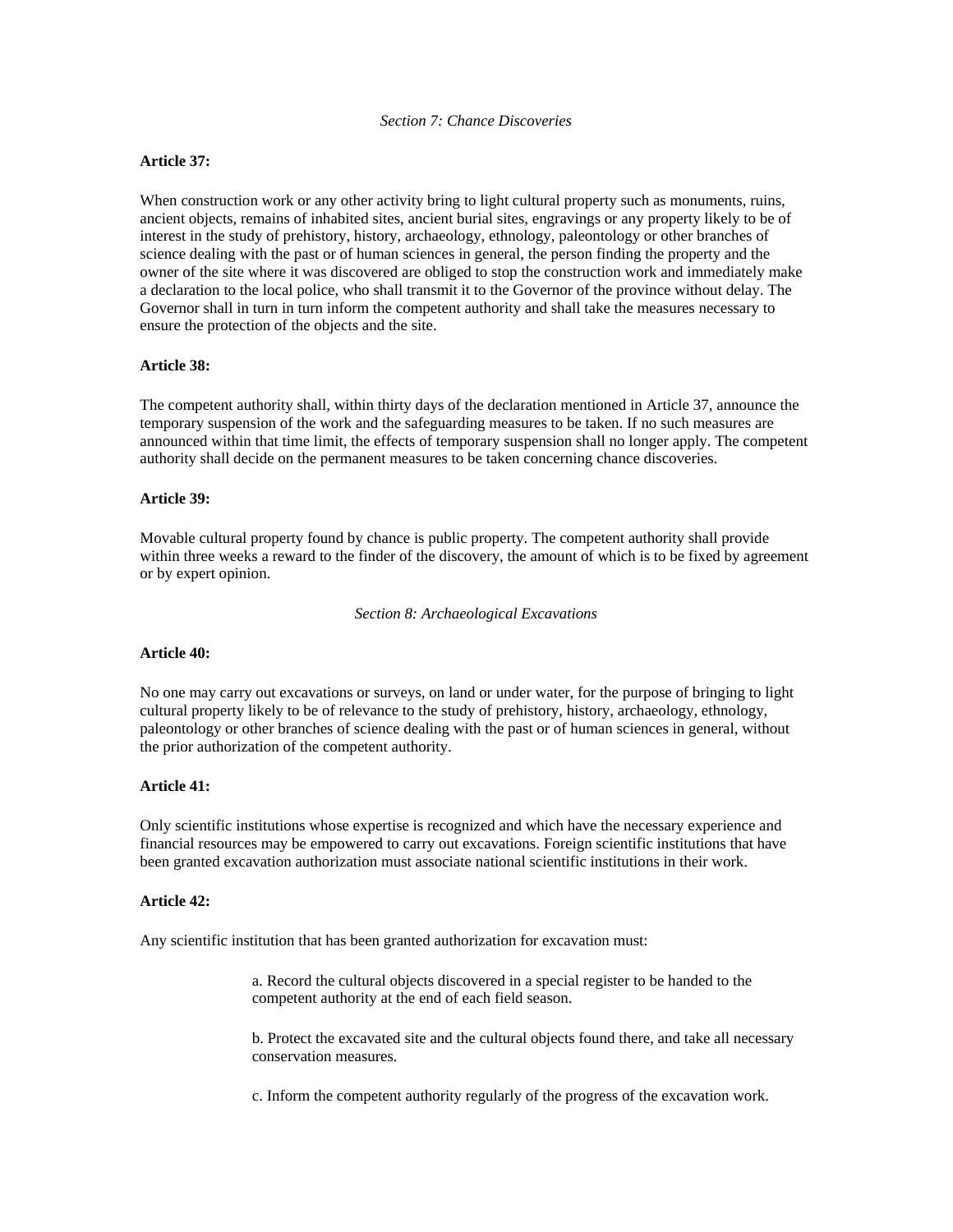d. Submit a summary report, accompanied by an album containing photographs of all cultural objects discovered, at the end of each field season campaign.

e. Submit a detailed scientific report on the findings of the excavations within a period not exceeding one year from the end of each field season.

f. Allow inspectors to visit the excavations whenever they so wish and to consult the special register mentioned in paragraph (a).

g. Grant interested researchers access to the excavations, on condition that they respect the scientific ownership rights of the excavator.

h. Train national technicians and researchers.

i. Publish the scientific findings of the excavations within five years of completion of the work.

# **Article 43:**

Any scientific institution in possession of an authorization to carry out excavation shall be entitled to:

a. scientific ownership of its discoveries.

b. ownership of the cultural objects granted to it under the terms of Article 44, paragraph 2.

c. first publication of the scientific findings of the excavations, on condition that those findings are published within the time limit specified in Article 42, paragraph (i).

## **Article 44:**

Immovable and movable cultural property discovered by scientific institutions shall be the property of the State. The competent Authority may donate to those institutions any object of which duplicates have been found and any object that is not indispensable to public collections owing to the fact that these collections already contain objects of the same type, style, material, method of production and scientific or artistic value. Any such donation can be made only on the condition that concerned objects be displayed in a scientific institution accessible to the public.

#### **Article 45:**

The competent authority shall be responsible for the inspection of excavations and the monitoring of sites, and shall assist in establishing measures to protect sites under excavation.

# **Article 46:**

The competent authority may authorize excavations on privately owned land, after prior notification to the owner. An inventory of the site approved by all parties must be made at the beginning of the excavator's occupation of the site. The excavator may occupy the site for a renewable period of two years.

#### **Article 47:**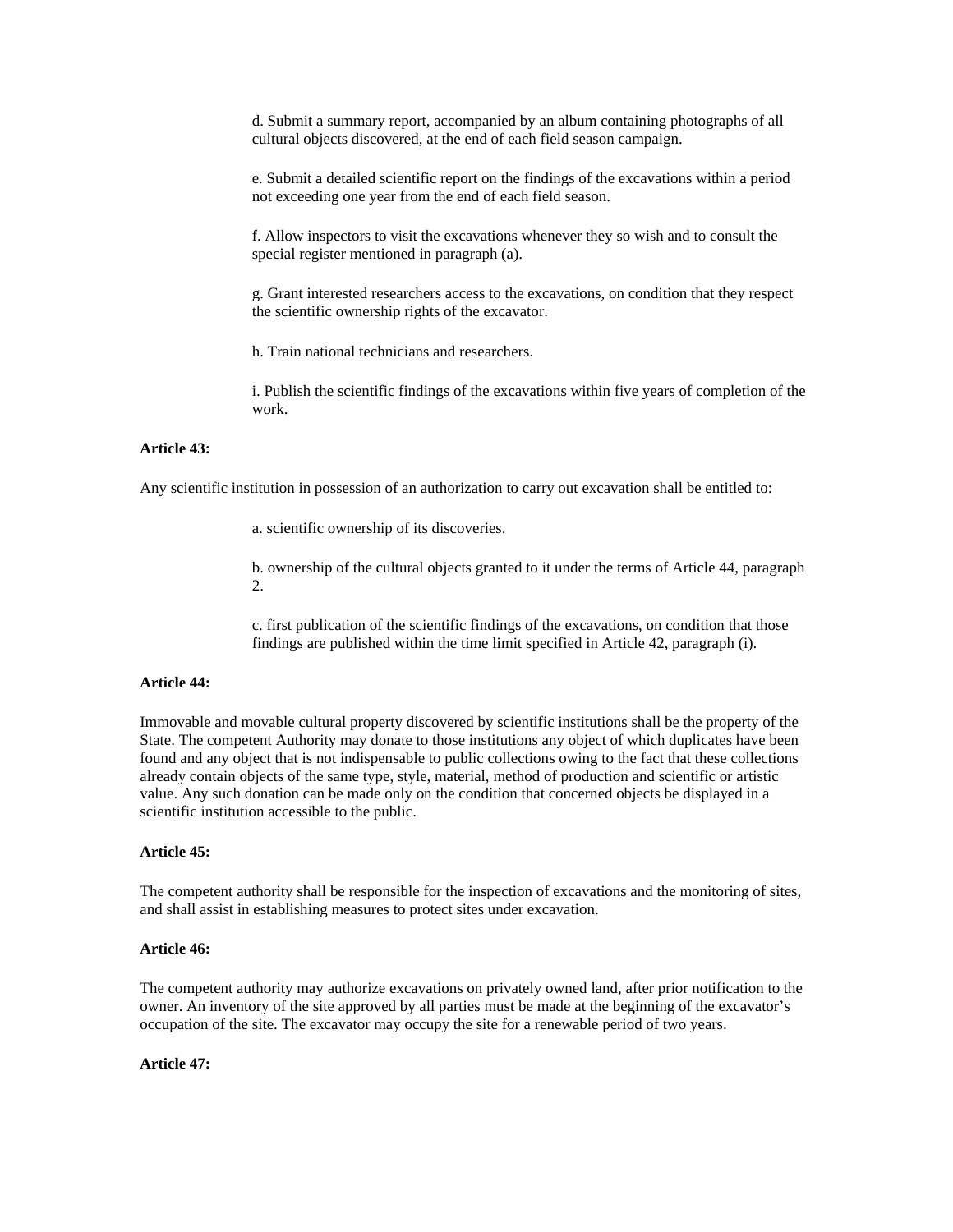The owner of land covered by Article 46 shall be entitled to return to the site, and to compensation for deprivation of use of the land and for damage coursed if any.

# **Article 48:**

In the event of discovery of cultural immovables whose protection is in the public interest, the competent authority may exercise its right of expropriation in accordance with the legislation on expropriation in the public interest.

# **Article 49:**

If the authorized excavator fails to respect any one of its obligations as set out in Article 42, the competent authority may decide to withdraw authorization and/or scientific rights.

Excavations shall be suspended from the day that the holder is notified of the withdrawal of authorization.

## **Article 50:**

Once an excavation authorization has been withdrawn, the concerned party may not claim any compensation for eviction from the site or for any expenses incurred.

## *Section 9: Export of Cultural Property*

## **Article 51:**

The export of any cultural object from Cambodia is prohibited, unless the competent authority has granted a special export license for the purpose.

## **Article 52:**

The competent authority must announce its decision within three months of the declaration made to the competent authorities by the exporter.

# **Article 53:**

The export of cultural objects shall be subject to duties and fees. The amount of those export duties and fees shall be set by law.

# **Article 54:**

Before granting an export license, the competent authority must ascertain that:

a. the proposed export will not result in the impoverishment of the national cultural heritage.

b. public collections contain a cultural object similar to the one for which an export license has been requested.

c. the cultural object to be exported is not of irreplaceable importance for a study of a particular branch of study of the sciences of the past or of the human sciences in general. Procedures for export of cultural property, types of cultural property authorized for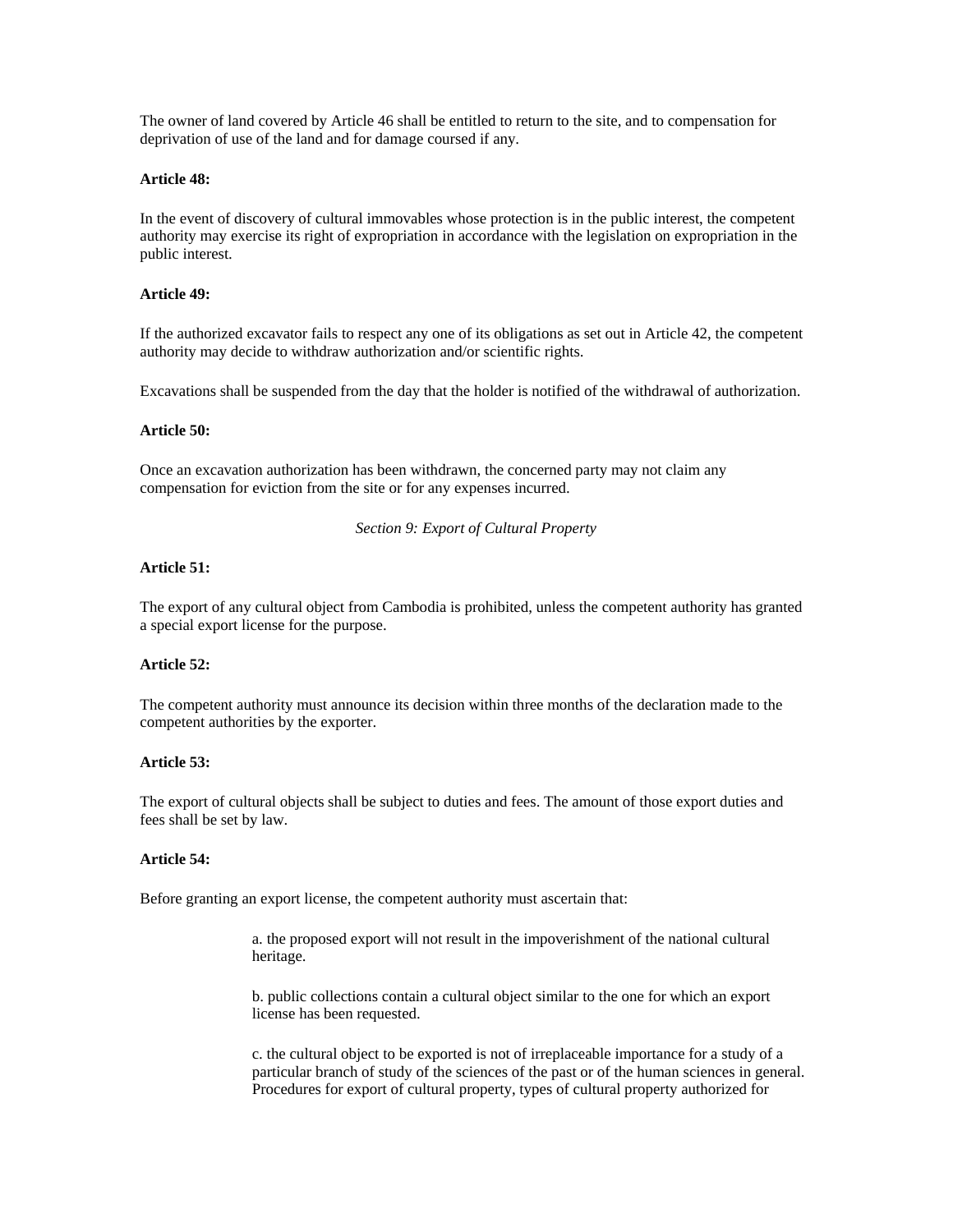export, as well as types of cultural property of which export is prohibited shall be defined by *Anukret.*

# **Article 55:**

The competent authority is required to grant a license for the exportation of cultural objects in the following cases:

- objects donated to a foreign scientific institution which holds an excavation permit in accordance with Article 44, paragraph 2;
- objects sent abroad temporarily for exhibition or for other scientific purposes;
- objects exchanged for other objects obtained from museums or similar foreign institutions;
- objects legally imported into Cambodia.

However, in a case provided for in paragraph 1 (point 2) of this article, the temporary export shall be submitted to appropriate conditions that guarantee the conservation and the return of these objects.

# **Article 56:**

Any attempt to export cultural objects without a license shall entail the seizure and confiscation of these objects for the public collections.

# **Article 57:**

The competent authority may claim, in behalf of the public collections for the payment of a fair price decided by mutual agreement or fixed by an expert, any cultural object for which an export license has been denied, provided that there are strong indications that the cultural object may be the subject of a fraudulent export attempt.

*Section 10: Import of Cultural Property* 

# **Article 58:**

The import of cultural objects exported in contravention of the national legislation of their country of origin is forbidden. Procedures for the importation of cultural property shall be defined by anukret*.* 

## **Article 59:**

Cultural objects imported illegally shall be seized, placed under the protection of the competent authority and, on condition of reciprocity, the Royal Government may take the decision to return such objects to their country of origin in accordance with international standards and agreements.

## **Article 60:**

Costs incurred by returning such objects are payable by the State requesting their return.

# **Article 61:**

Costs incurred by returning such objects are payable by the State requesting their return.

*Section 11: Legal Protection and Penal Clauses*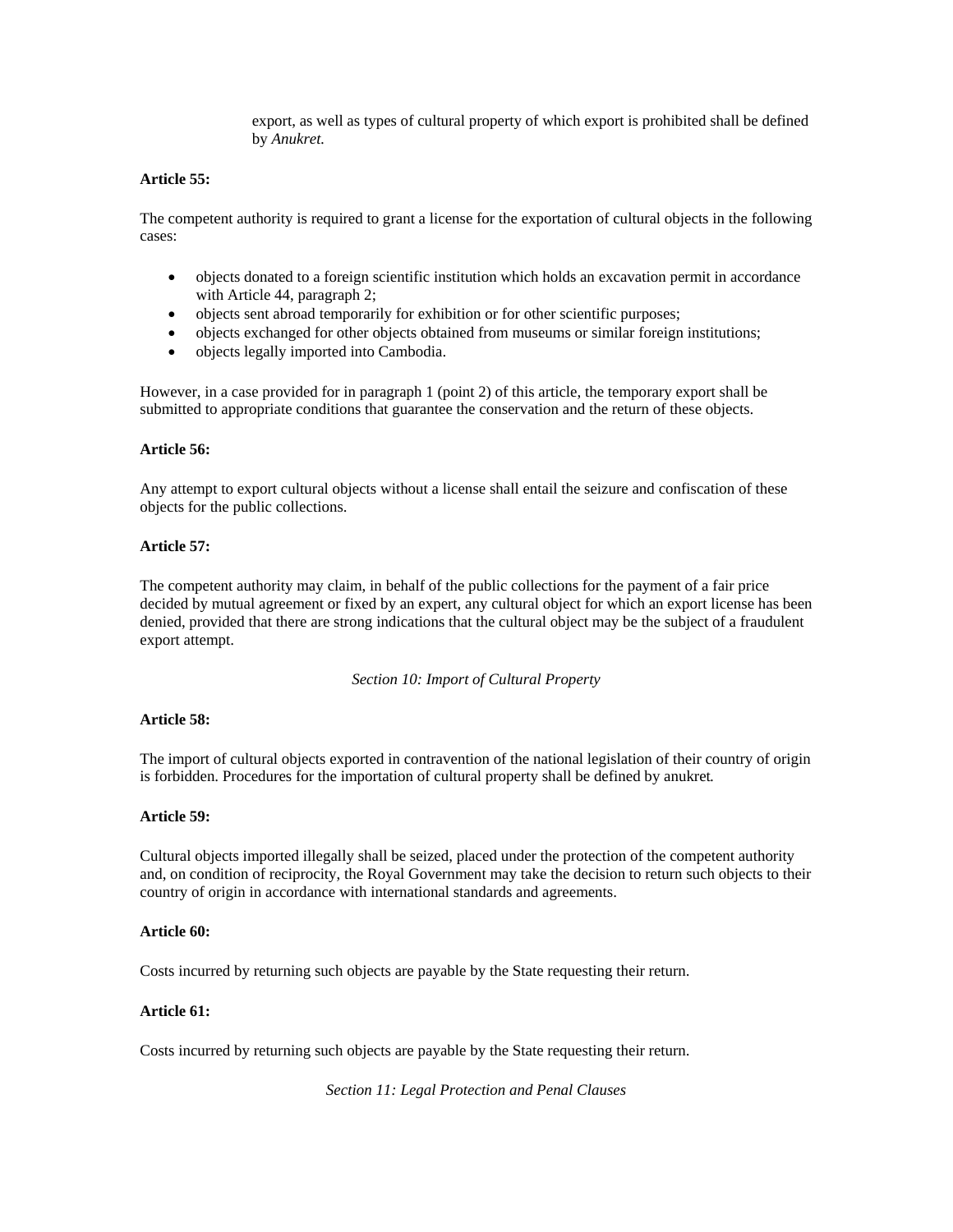# **Article 62:**

Decisions made by the competent authority in accordance with this law may be contested by recourse to the relevant legal authority.

### **Article 63:**

a. A sentence of imprisonment of a minimum of five years and a fine equal to the value of the cultural object in question, to be determined by expert opinion, shall be imposed on anyone who, through negligence:

- o Alienates, moves, destroys, modifies, alters, repairs or restores a registered cultural object inscribed in the inventory without respecting the obligation to inform the authorities in accordance with Article 9, paragraph 1.
- o Alienates cultural property proposed for classification or classified without respecting the obligations entailed by Article 21 and Article 28, paragraph 2.
- o Moves, destroys, alters, modifies, repairs or restores, without authorization, cultural property proposed for classification or classified (Article 23, paragraph 1).
- o Fails to ensure the protection of classified cultural property of which he or she is the owner (Article 25, paragraph 1).
- o carries out or attempts to carry out, without authorization, work subject to the regulations on authorization under the terms of Articles 31 and 40.
- o Fails to fulfill the obligations entailed by Articles 33 and 42.
- o Fails to declare cultural property discovered during construction or other work and fails to stop that work (Article 37).
- o Exports or tries to export, without authorization, a cultural object (Article 51 and Article 56)
- o Fails to comply with the conditions implied by a temporary export as provided in Article 55 (2).
- o Illegally imports a cultural object (Article 58).
- o Fails to declare to the Customs authorities the legal importation of a cultural object (Article 61, paragraph 1).

b. The penalty shall be imprisonment for a minimum of two and a maximum of eight years and a fine equal to two times the value of the object in question, to be determined by expert opinion, if the offender was acting intentionally.

In certain cases concerned in (a) and (b) above, the offender shall be subject to only one of these types of penalties, either imprisonment or fine.

# **Article 64:**

The civil and administrative sanctions provided for in Articles 21, 22, 35, 49, 56, 59, as well as penal sanctions provided for in Article 63, may be applied.

#### **Article 65:**

Offenses shall be evidenced by reports made by investigators of the Prosecutors Office and by any qualified authorities, especially Customs officials having taken oath and curators or other staff of museums open to the public who have been appointed and have taken oath for that purpose.

## **CHAPTER 3:**